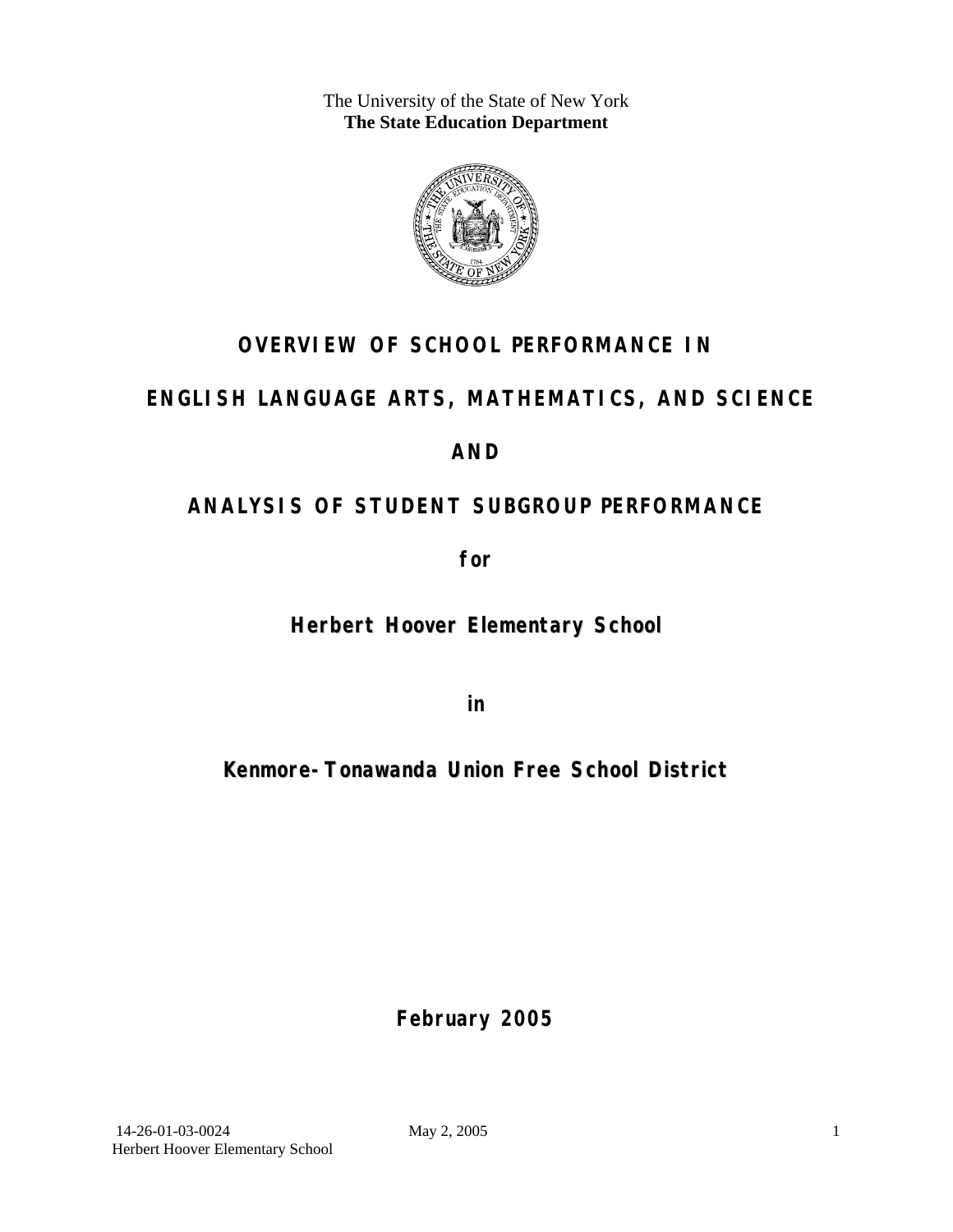#### **THE UNIVERSITY OF THE STATE OF NEW YORK**

#### **Regents of The University**

| Tonawanda             |
|-----------------------|
|                       |
| Staten Island         |
| New Rochelle          |
| Peru                  |
| <b>North Syracuse</b> |
| New York              |
| <b>Belle Harbor</b>   |
| <b>Buffalo</b>        |
| Hartsdale             |
| Albany                |
| <b>Bronx</b>          |
| <b>Binghamton</b>     |
| Rochester             |
| New York              |

#### **President of The University and Commissioner of Education**

RICHARD P. MILLS

**Deputy Commissioner for Elementary, Middle, Secondary and Continuing Education**  JAMES A. KADAMUS

#### **Assistant Commissioner for Standards, Assessment and Reporting**  DAVID M. ABRAMS

**Coordinator, Information and Reporting Services** 

MARTHA P. MUSSER

The State Education Department does not discriminate on the basis of age, color, religion, creed, disability, marital status, veteran status, national origin, race, gender, genetic predisposition or carrier status, or sexual orientation in its educational programs, services and activities. Portions of this publication can be made available in a variety of formats, including braille, large print or audio tape, upon request. Inquiries concerning this policy of nondiscrimination should be directed to the Department's Office for Diversity, Ethics, and Access, Room 530, Education Building, Albany, NY 12234. **Requests for additional copies of this publication may be made by contacting the Publications Sales Desk, Room 309, Education Building, Albany, NY 12234.** 

Please address all correspondence about this report that is not related to data corrections to:

*School Report Card Coordinator Information and Reporting Services Team New York State Education Department Room 863 EBA 89 Washington Avenue Albany, NY 12234*  E-mail: *RPTCARD@mail.nysed.gov*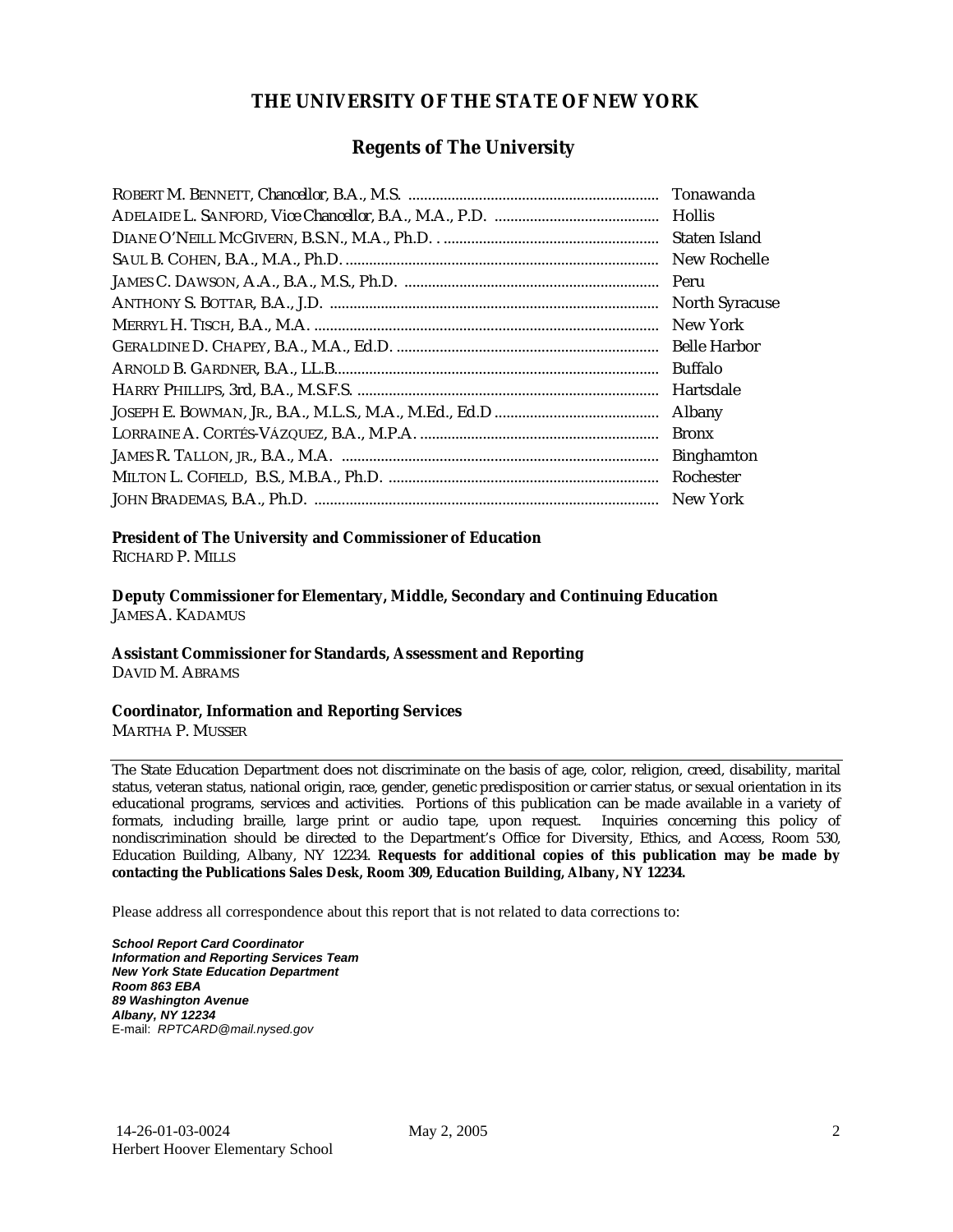The *New York State School Report Card* is an important part of the Board of Regents effort to raise learning standards for all students. It provides information to the public on student performance and other measures of school and district performance. Knowledge gained from the school report card on a school's strengths and weaknesses can be used to improve instruction and services to students.

The *New York State School Report Card* consists of three parts: the *Overview of School Performance in English Language Arts, Mathematics, and Science and Analysis of Student Subgroup Performance,* the *Comprehensive Information Report,* and the *Accountability Status Report*. The *Overview and Analysis* presents performance data on measures required by the federal No Child Left Behind Act: English, mathematics, science, and graduation rate. Performance data on other State assessments can be found in the *Comprehensive Information Report*. The *Accountability Status Report* provides information as to whether a school is making adequate progress toward enabling all students to achieve proficiency in English and mathematics.

State assessments are designed to help ensure that all students reach high learning standards. They show whether students are getting the foundation knowledge they need to succeed at the elementary, middle, and commencement levels and beyond. The State requires that students who are not making appropriate progress toward the standards receive academic intervention services.

In the *Overview*, performance on the elementary- and middle-level assessments in English language arts, mathematics, and science is reported in terms of mean scores and the percentage of students scoring at each of the four levels. These levels indicate performance on the standards from seriously deficient to advanced proficiency. Regents examination scores are reported in four score ranges. Scores of 65 to 100 are passing; scores of 55 to 64 earn credit toward a local diploma (with the approval of the local board of education). Though each elementary- and middle-level assessment is administered to students in a specific grade, secondary-level assessments are taken by students when they complete the coursework for the core curriculum. Therefore, the performance of students at the secondary level is measured for a student cohort rather than a group of students at a particular grade level. Students are grouped in cohorts according to the year in which they first entered grade 9.

The assessment data in the *Overview and Analysis* are for all tested students in the school, including general-education students and students with disabilities. In the *Overview*, each school's performance is compared with that of schools similar in grade level, district resources, and student needs as indicated by income and limited English proficiency (LEP) status. Each district's performance is compared with that of all public schools statewide. In the *Analysis*, performance is disaggregated by race/ethnicity, disability status, gender, LEP status, income level, and migrant status.

Explanations of terms referred to or symbols used in this part of the school report card may be found in the glossary on the last page. Further information on the school report card may be found in the guide, *Understanding Your School Report Card: February 2005*, available on the Information and Reporting Services Web site at www.emsc.nysed.gov/irts.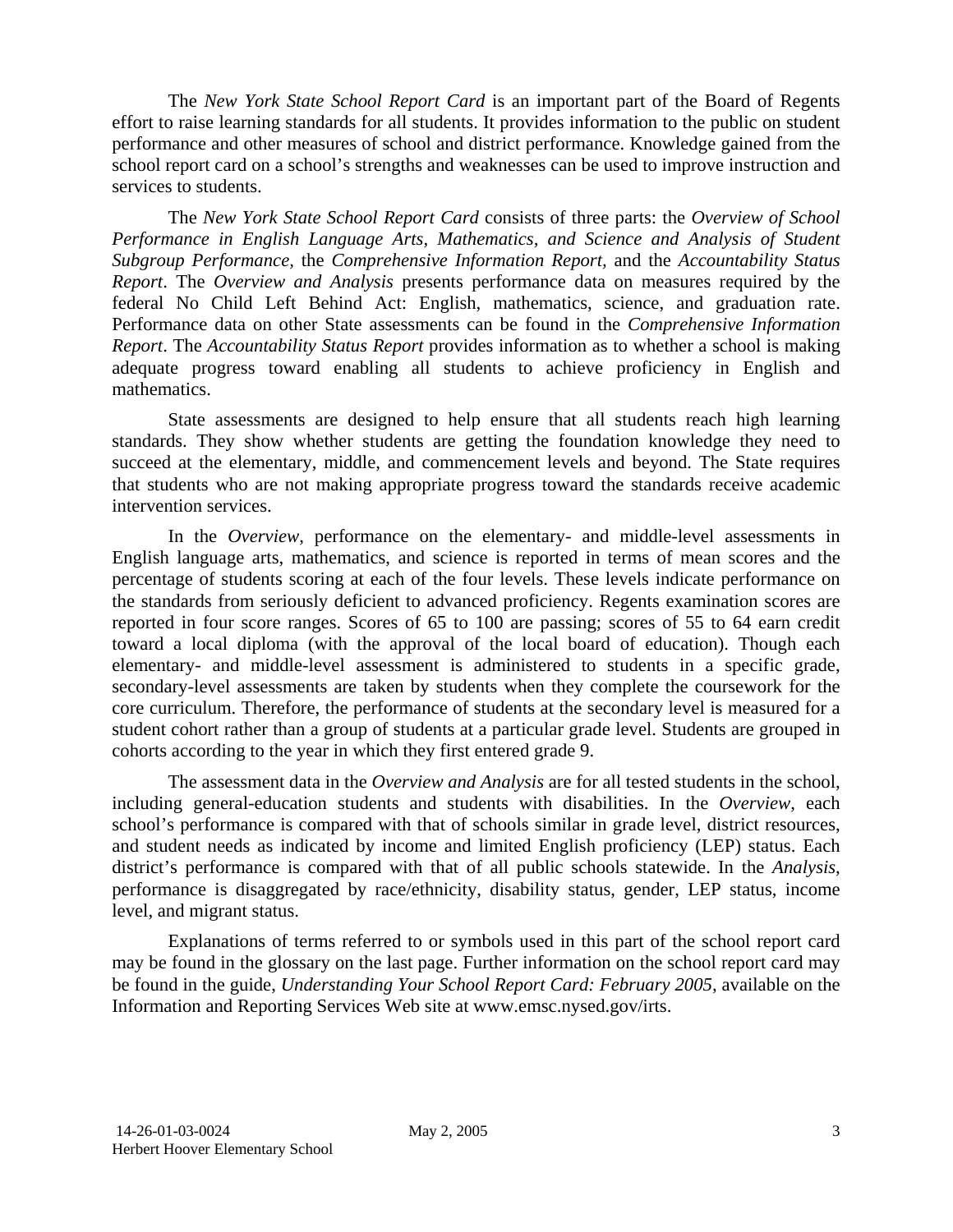# **Overview of School Performance in English Language Arts, Mathematics, and Science**

#### **School Profile**

| Principal:<br><b>Frances Paskowitz</b> |             | (716)874-8414<br>Phone:   |
|----------------------------------------|-------------|---------------------------|
| ∣ Organization                         | Grade Range | <b>Student Enrollment</b> |
| 2003-04                                | $K-5$       | 601                       |

| 2002-03 School District-wide Total Expenditure per Pupil | \$11,228 |
|----------------------------------------------------------|----------|
|----------------------------------------------------------|----------|

#### **2003–04 Core Classes Taught by Highly Qualified Teachers\***

| <b>Total Number of</b><br><b>Core Classes</b> | <b>Percent Taught</b><br>by Highly<br>Qualified<br><b>Teachers</b> |
|-----------------------------------------------|--------------------------------------------------------------------|
| 53                                            | 100%                                                               |

\*To meet the federal definition of "highly qualified," public school teachers of core academic subjects must have at least a bachelor's degree and be State certified for and demonstrate subject matter competency in the core academic subject(s) they teach.

#### **2003–04 Teachers with No Valid Teaching Certificate\***

| <b>Total Number of</b><br><b>Teachers</b> | <b>Percent with No</b><br><b>Valid Teaching</b><br><b>Certificate</b> |
|-------------------------------------------|-----------------------------------------------------------------------|
| 41                                        | 0%                                                                    |
|                                           |                                                                       |

\*Includes teachers with a modified temporary license.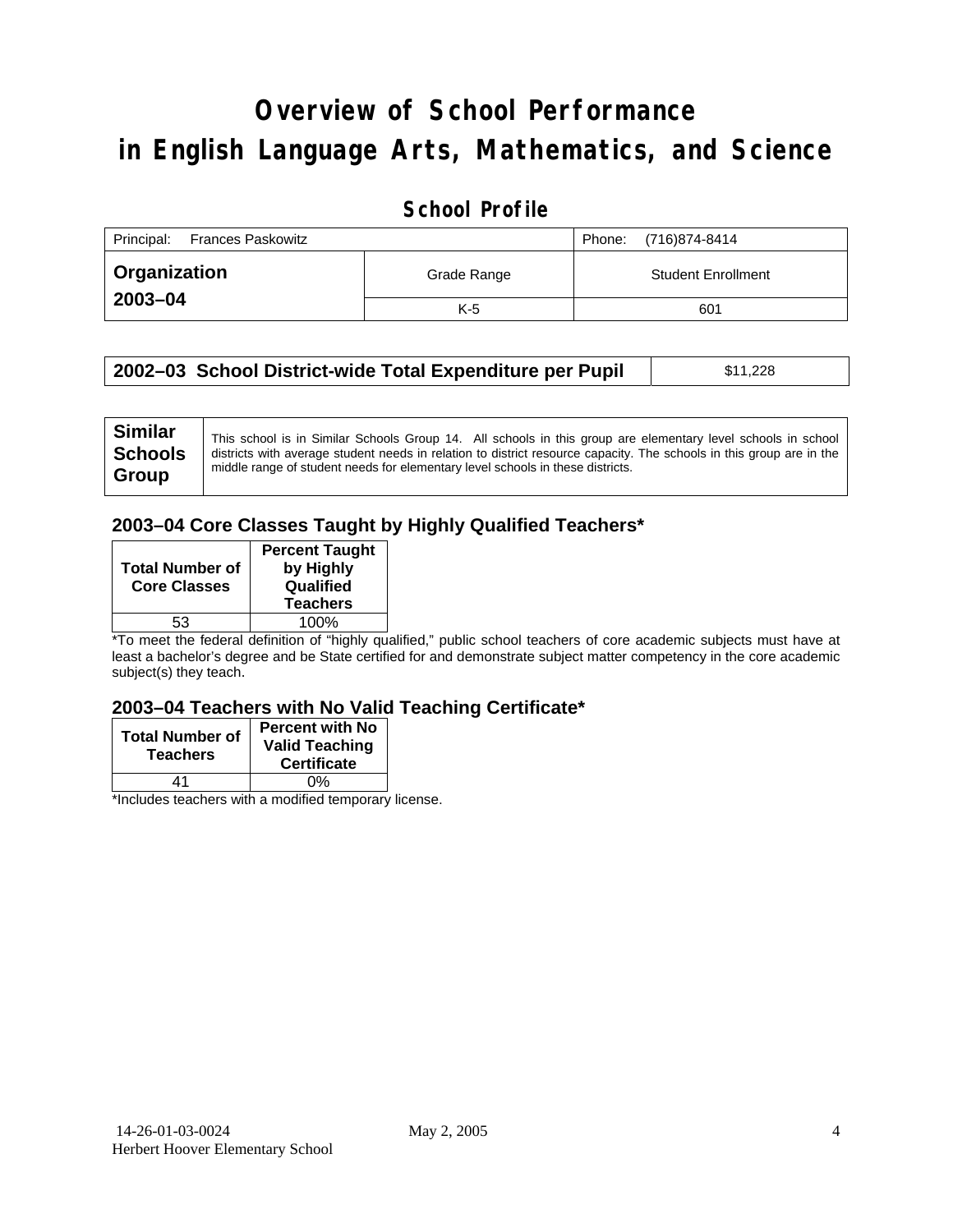English Language Arts



|                                             |                    | <b>Counts of Students</b> |                    |                    |                     |                   |
|---------------------------------------------|--------------------|---------------------------|--------------------|--------------------|---------------------|-------------------|
| <b>Performance at</b><br><b>This School</b> | Level 1<br>455-602 | Level 2<br>603-644        | Level 3<br>645-691 | Level 4<br>692-800 | <b>Total Tested</b> | <b>Mean Score</b> |
| Jan-Feb 2002                                |                    | 29                        | 56                 | 19                 | 105                 | 667               |
| Feb 2003                                    | U                  | 26                        | 55                 | 32                 | 113                 | 673               |
| <b>Feb 2004</b>                             |                    | 18                        | 69                 | 14                 | 102                 | 667               |

| Elementary-Level English Language Arts Levels — Listening, Reading, and Writing Standards |                                                                                                           |  |  |
|-------------------------------------------------------------------------------------------|-----------------------------------------------------------------------------------------------------------|--|--|
| Level 4                                                                                   | These students exceed the standards and are moving toward high performance on the Regents examination.    |  |  |
| Level 3                                                                                   | These students meet the standards and, with continued steady growth, should pass the Regents examination. |  |  |
| Level 2                                                                                   | These students <b>need extra help</b> to meet the standards and pass the Regents examination.             |  |  |
| Level 1                                                                                   | These students have serious academic deficiencies.                                                        |  |  |

**Performance of Limited English Proficient Students Taking the New York State English as a Second Language Achievement Test (NYSESLAT) as the Measure of English Language Arts Achievement**

| Grade 4 | Level 1 | Level 2 | Level 3 | Level 4 | <b>Total Tested</b> |
|---------|---------|---------|---------|---------|---------------------|
| 2004    |         |         |         |         |                     |

**Performance of Students with Severe Disabilities on the New York State Alternate Assessment (NYSAA) in English** 

| <b>Elementary Level</b> | AA-Level | <b>AA-Level 2</b> | AA-Level 3 | AA–Level 4 | <b>Total Tested</b> |
|-------------------------|----------|-------------------|------------|------------|---------------------|
| 2003-04                 |          |                   |            |            |                     |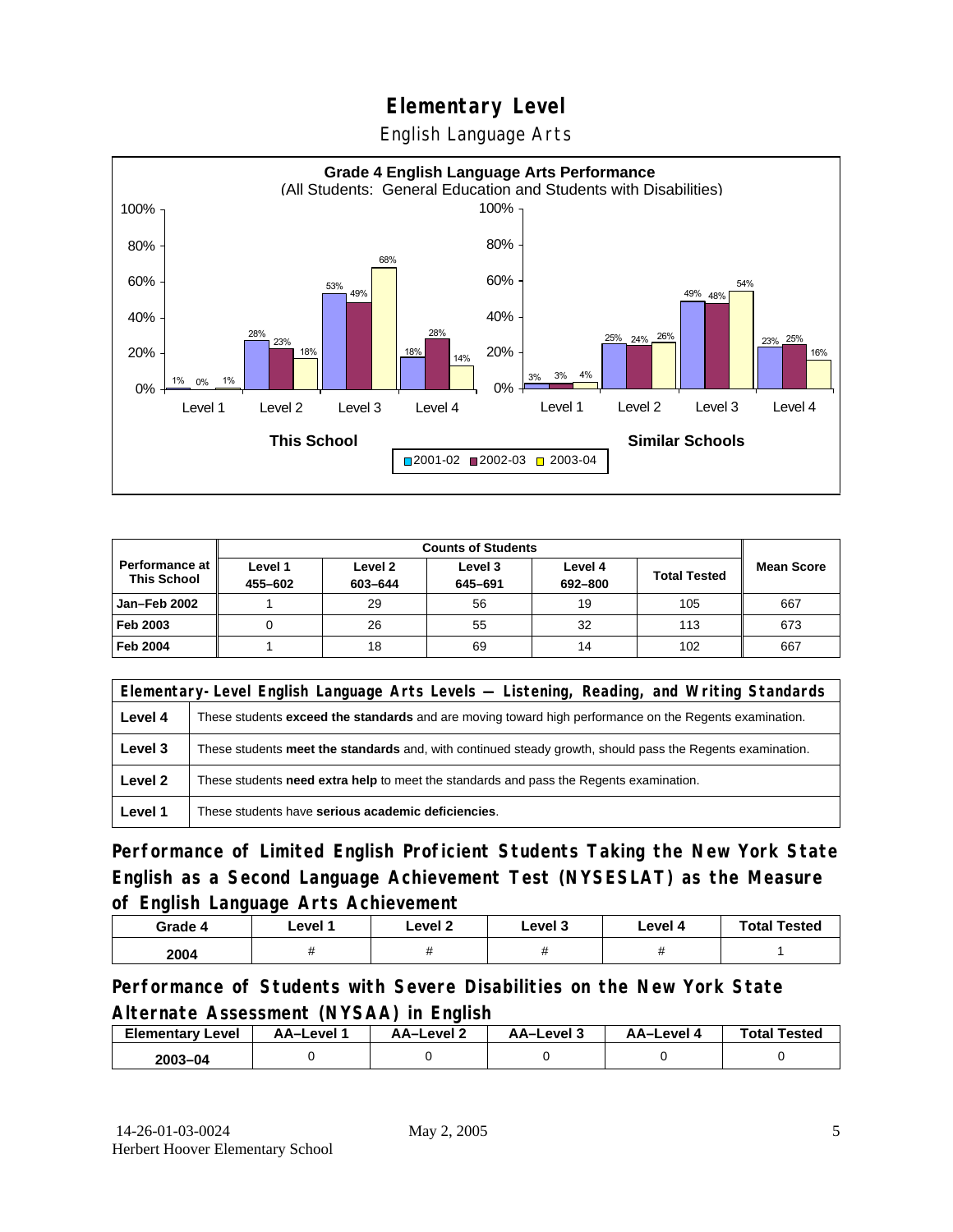#### Mathematics



|                                               |                    | <b>Counts of Students</b> |                    |                    |                     |                   |
|-----------------------------------------------|--------------------|---------------------------|--------------------|--------------------|---------------------|-------------------|
| <b>Performance at I</b><br><b>This School</b> | Level 1<br>448-601 | Level 2<br>602-636        | Level 3<br>637-677 | Level 4<br>678-810 | <b>Total Tested</b> | <b>Mean Score</b> |
| May 2002                                      |                    | 16                        | 56                 | 32                 | 105                 | 663               |
| May 2003                                      |                    |                           | 61                 | 47                 | 115                 | 674               |
| May 2004                                      |                    |                           | 62                 | 34                 | 104                 | 671               |

| Elementary-Level Mathematics Levels -                                                             |                                                                                                               |  |  |  |
|---------------------------------------------------------------------------------------------------|---------------------------------------------------------------------------------------------------------------|--|--|--|
|                                                                                                   | Knowledge, Reasoning, and Problem-Solving Standards                                                           |  |  |  |
| Level 4                                                                                           | These students <b>exceed the standards</b> and are moving toward high performance on the Regents examination. |  |  |  |
| Level 3                                                                                           | These students meet the standards and, with continued steady growth, should pass the Regents examination.     |  |  |  |
| Level 2<br>These students need extra help to meet the standards and pass the Regents examination. |                                                                                                               |  |  |  |
| Level 1                                                                                           | These students have serious academic deficiencies.                                                            |  |  |  |

#### **Performance of Students with Severe Disabilities on the New York State Alternate Assessment (NYSAA) in Mathematics**

| <b>Elementary</b><br>Level | AA-Level | AA-Level 2 | AA-Level 3 | AA-Level 4 | <b>Total Tested</b> |
|----------------------------|----------|------------|------------|------------|---------------------|
| $2003 - 04$                |          |            |            |            |                     |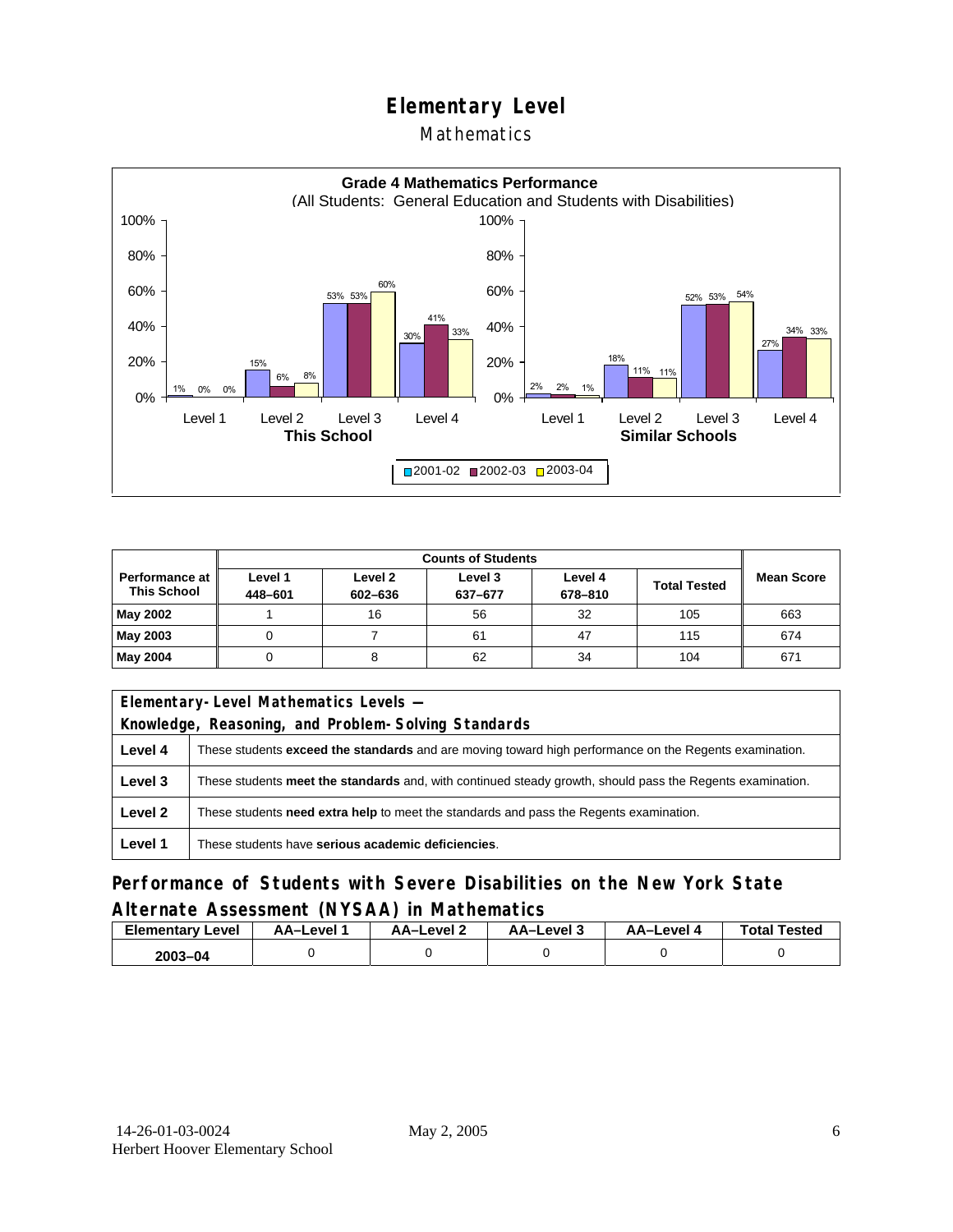Science\*



|                                             | <b>Counts of Students</b> |                      |                      |                   |                     |                   |  |  |
|---------------------------------------------|---------------------------|----------------------|----------------------|-------------------|---------------------|-------------------|--|--|
| <b>Performance at</b><br><b>This School</b> | evel 1-<br>$0 - 44$       | Level 2<br>$45 - 64$ | Level 3<br>$65 - 84$ | Level 4<br>85-100 | <b>Total Tested</b> | <b>Mean Score</b> |  |  |
| May 2004                                    |                           |                      | 49                   | 51                | 102                 | 84                |  |  |

| Elementary-Level Science Levels -                   |                                                                                                               |  |  |  |  |  |  |
|-----------------------------------------------------|---------------------------------------------------------------------------------------------------------------|--|--|--|--|--|--|
| Knowledge, Reasoning, and Problem-Solving Standards |                                                                                                               |  |  |  |  |  |  |
| Level 4                                             | These students <b>exceed the standards</b> and are moving toward high performance on the Regents examination. |  |  |  |  |  |  |
| Level 3                                             | These students meet the standards and, with continued steady growth, should pass the Regents examination.     |  |  |  |  |  |  |
| Level 2                                             | These students <b>need extra help</b> to meet the standards and pass the Regents examination.                 |  |  |  |  |  |  |
| Level 1                                             | These students have serious academic deficiencies.                                                            |  |  |  |  |  |  |

#### **Performance of Students with Severe Disabilities on the New York State Alternate Assessment (NYSAA) in Science**

| <b>Elementary Level</b> | <b>AA-Level</b> | AA–Level ∠ | د AA–Level | AA-Level 4 | <b>Total Tested</b> |
|-------------------------|-----------------|------------|------------|------------|---------------------|
| 2003-04                 |                 |            |            |            |                     |

\*Only one year of data is shown because a new assessment in elementary-level science was administered for the first time in 2003–04.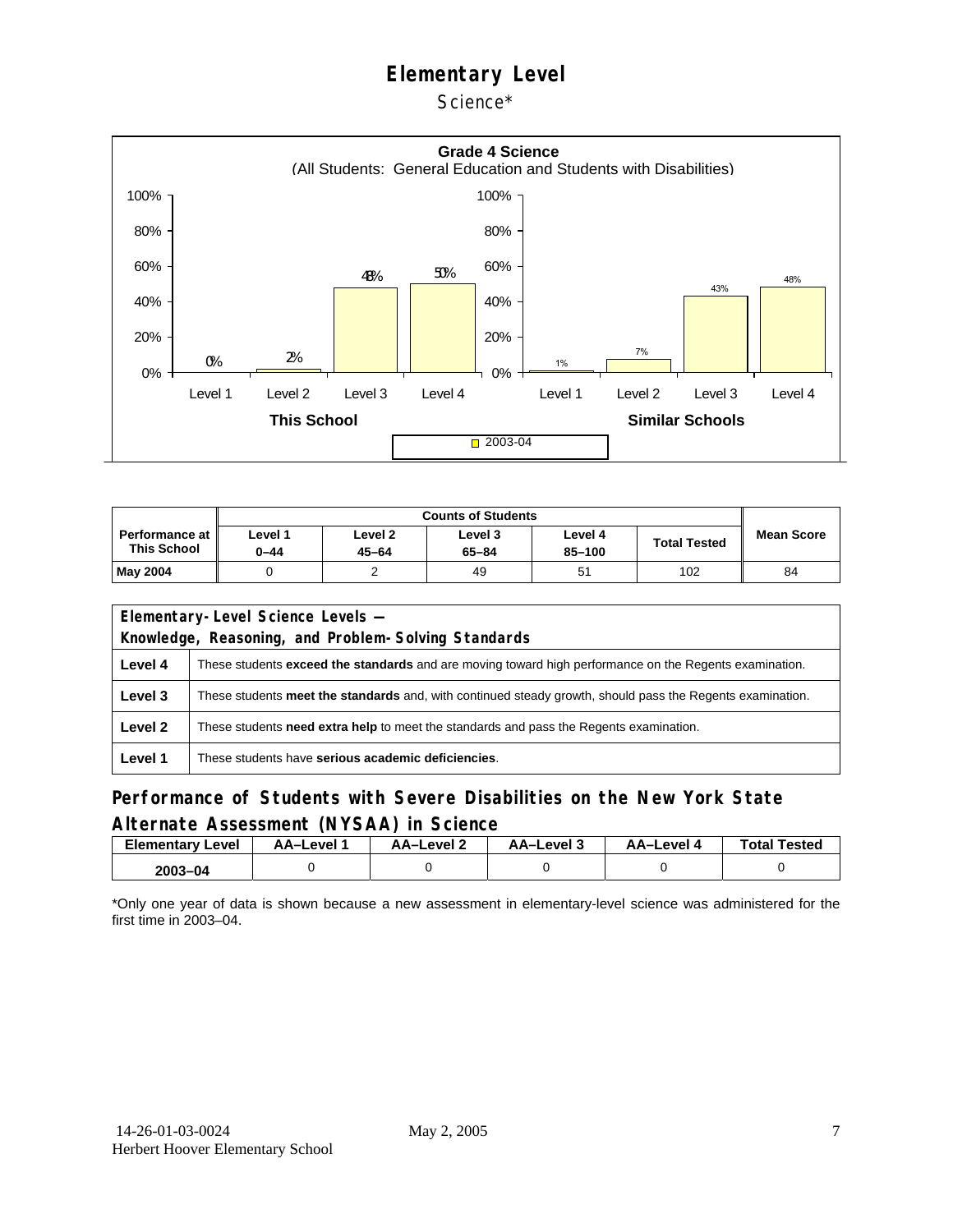## **Analysis of Student Subgroup Performance**

Historically, on State assessments the average performance of Black, Hispanic, and Native American students has been lower than that of White and Asian students. Similarly, students from lowincome families have not performed as well as those from higher income families. A high priority of the Board of Regents is to eliminate these gaps in student performance. In addition, Title I of the federal Elementary and Secondary Education Act includes explicit requirements "to ensure that students served by Title I are given the same opportunity to achieve to high standards and are held to the same high expectations as all students in each State."

This section of the school report card provides performance data for two years by racial/ethnic group, disability status, gender, English proficiency status, income level, and migrant status. The purpose of the student subgroup analyses is to determine if students who perform below the standards in any school tend to fall into particular groups, such as minority students, limited English proficient students, or economically disadvantaged students. If these analyses provide evidence that students in one of the groups achieve at a lower level than other students, the school and community should examine the reasons for this lower performance and make necessary changes in curriculum, instruction, and student support services to remedy these performance gaps. If your school did not report data for the 2003–04 school year for a subject and grade, a table showing data for subgroups in that subject and grade will not be included in the *Analysis*.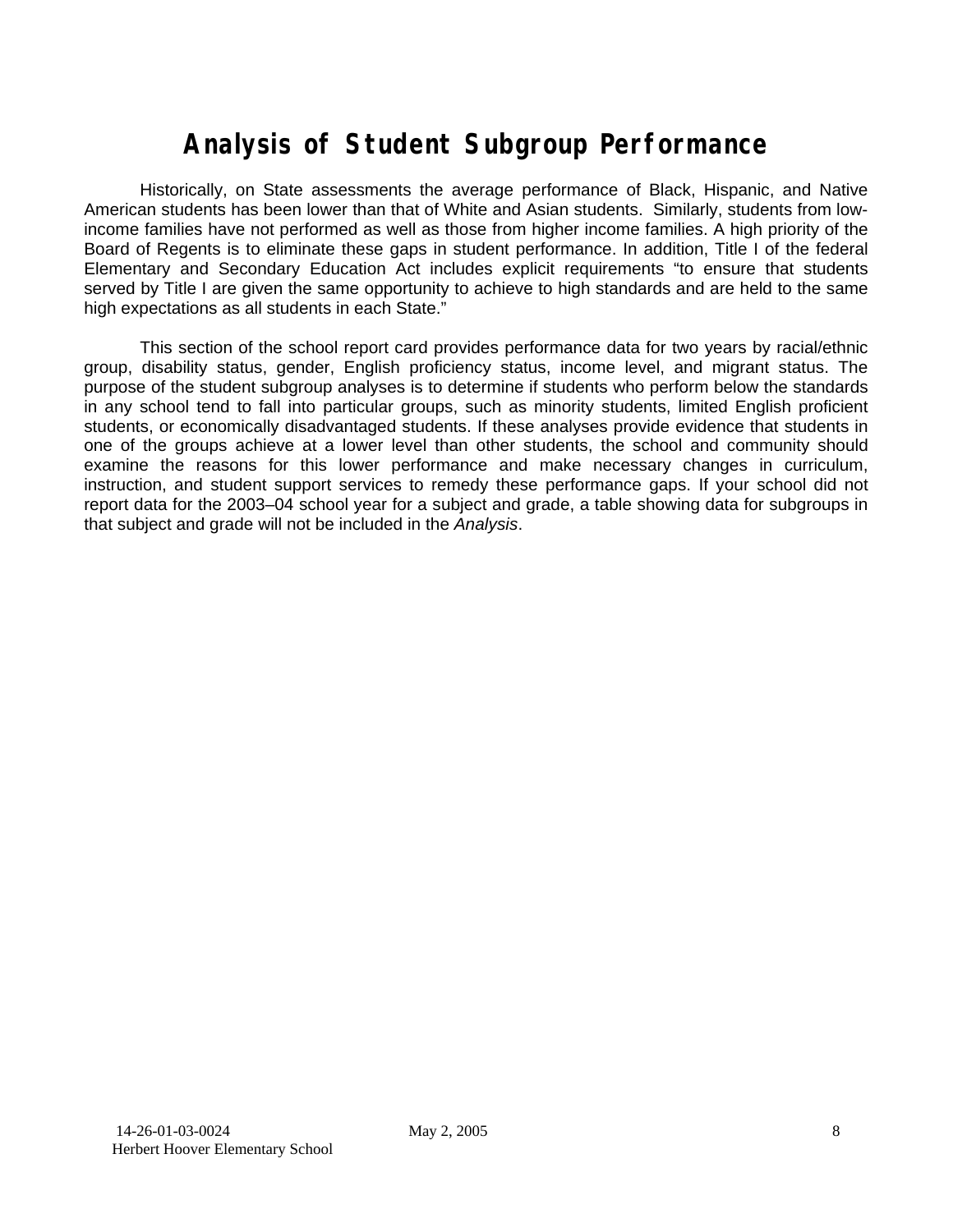### English Language Arts

|                                              |                                                                                   |         | ັ<br>2002-03 |       | 2003-04                                                           |             |         |       |
|----------------------------------------------|-----------------------------------------------------------------------------------|---------|--------------|-------|-------------------------------------------------------------------|-------------|---------|-------|
| <b>Student Subgroup</b>                      | <b>Percentages of Tested</b><br><b>Total</b><br><b>Students Scoring at Levels</b> |         |              | Total | <b>Percentages of Tested</b><br><b>Students Scoring at Levels</b> |             |         |       |
|                                              | <b>Tested</b>                                                                     | $2 - 4$ | $3 - 4$      | 4     | <b>Tested</b>                                                     | $2 - 4$     | $3 - 4$ | 4     |
| <b>Results by Race/Ethnicity</b>             |                                                                                   |         |              |       |                                                                   |             |         |       |
| American Indian/Alaskan Native               | $\pmb{0}$                                                                         | 0%      | 0%           | 0%    | $\mathbf 0$                                                       | 0%          | 0%      | 0%    |
| <b>Black</b>                                 | $\mathbf 0$                                                                       | 0%      | 0%           | 0%    | 0                                                                 | 0%          | 0%      | 0%    |
| Hispanic                                     | $\mathbf{1}$                                                                      | s       | $\mathbf s$  | S     | 2                                                                 | s           | s       | s     |
| Asian or Pacific Islander                    | $\pmb{0}$                                                                         | 0%      | 0%           | 0%    | 2                                                                 | s           | s       | s     |
| White                                        | 112                                                                               | s       | s            | s     | 98                                                                | $\mathbf s$ | s       | s     |
| Total                                        | 113                                                                               | 100%    | 77%          | 28%   | 102                                                               | 99%         | 81%     | 14%   |
| Small Group Totals (s)                       | 113                                                                               | 100%    | 77%          | 28%   | 102                                                               | 99%         | 81%     | 14%   |
| <b>Results by Disability Status</b>          |                                                                                   |         |              |       |                                                                   |             |         |       |
| General-education students                   | 106                                                                               | 100%    | 79%          | 30%   | 96                                                                | 99%         | 83%     | 15%   |
| Students with disabilities                   | $\overline{7}$                                                                    | 100%    | 43%          | 0%    | 6                                                                 | 100%        | 50%     | $0\%$ |
| Total                                        | 113                                                                               | 100%    | 77%          | 28%   | 102                                                               | 99%         | 81%     | 14%   |
| <b>Results by Gender</b>                     |                                                                                   |         |              |       |                                                                   |             |         |       |
| Female                                       | 58                                                                                | 100%    | 83%          | 31%   | 53                                                                | 100%        | 91%     | 25%   |
| Male                                         | 55                                                                                | 100%    | 71%          | 25%   | 49                                                                | 98%         | 71%     | 2%    |
| Total                                        | 113                                                                               | 100%    | 77%          | 28%   | 102                                                               | 99%         | 81%     | 14%   |
| <b>Results by English Proficiency Status</b> |                                                                                   |         |              |       |                                                                   |             |         |       |
| English proficient                           | 113                                                                               | 100%    | 77%          | 28%   | 102                                                               | 99%         | 81%     | 14%   |
| Limited English proficient                   | $\mathbf 0$                                                                       | 0%      | 0%           | 0%    | $\Omega$                                                          | 0%          | 0%      | 0%    |
| Total                                        | 113                                                                               | 100%    | 77%          | 28%   | 102                                                               | 99%         | 81%     | 14%   |
| <b>Results by Income Level</b>               |                                                                                   |         |              |       |                                                                   |             |         |       |
| Economically disadvantaged                   | 23                                                                                | 100%    | 65%          | 26%   | 37                                                                | 97%         | 70%     | 14%   |
| Not disadvantaged                            | 90                                                                                | 100%    | 80%          | 29%   | 65                                                                | 100%        | 88%     | 14%   |
| Total                                        | 113                                                                               | 100%    | 77%          | 28%   | 102                                                               | 99%         | 81%     | 14%   |
| <b>Results by Migrant Status</b>             |                                                                                   |         |              |       |                                                                   |             |         |       |
| Migrant family                               | $\pmb{0}$                                                                         | 0%      | 0%           | 0%    | $\mathbf 0$                                                       | 0%          | 0%      | 0%    |
| Not migrant family                           | 113                                                                               | 100%    | 77%          | 28%   | 102                                                               | 99%         | 81%     | 14%   |
| Total                                        | 113                                                                               | 100%    | 77%          | 28%   | 102                                                               | 99%         | 81%     | 14%   |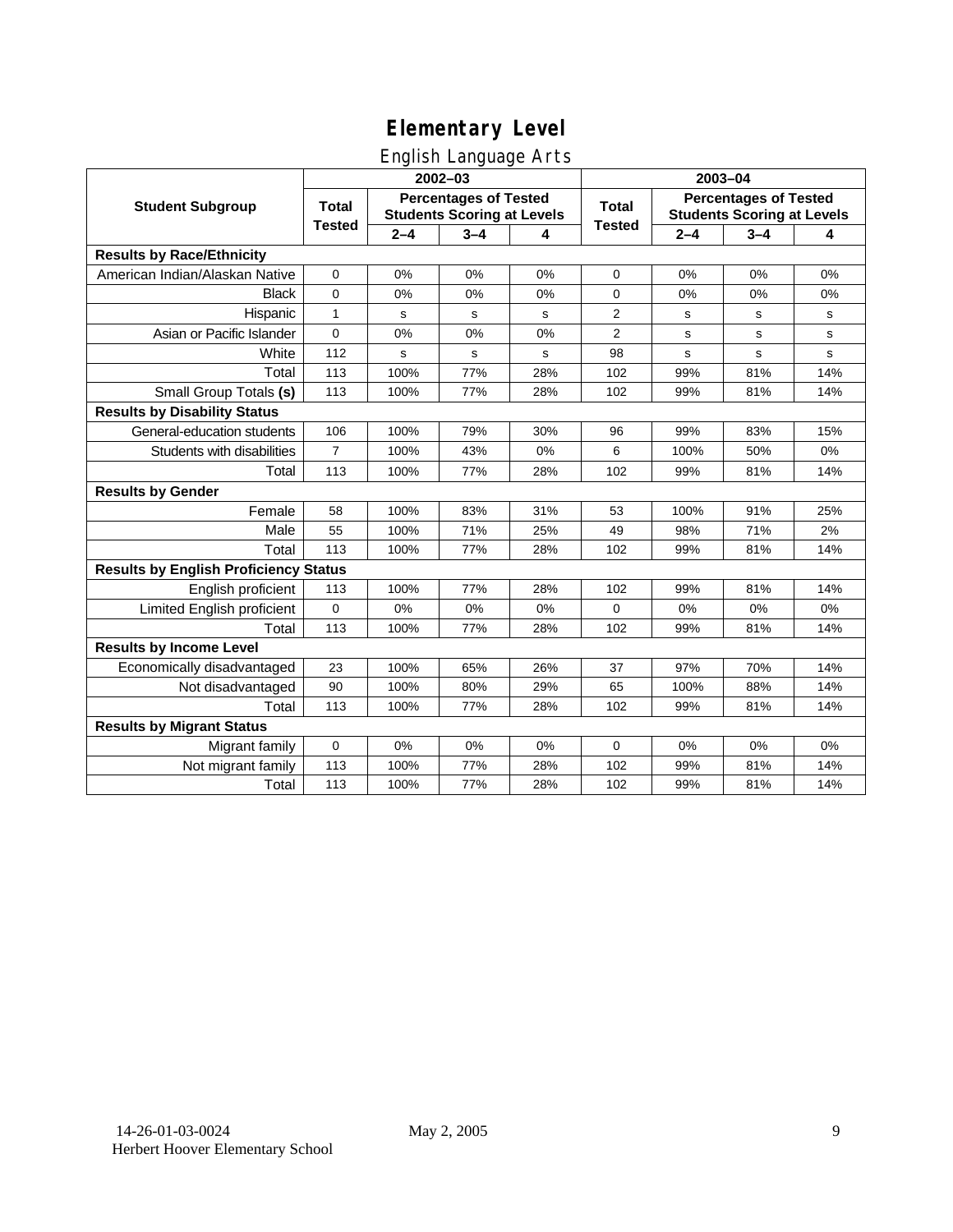#### Mathematics

|                                              |               |                                                                   | 2002-03     |     | 2003-04        |                                                                   |             |             |  |
|----------------------------------------------|---------------|-------------------------------------------------------------------|-------------|-----|----------------|-------------------------------------------------------------------|-------------|-------------|--|
| <b>Student Subgroup</b>                      | <b>Total</b>  | <b>Percentages of Tested</b><br><b>Students Scoring at Levels</b> |             |     | Total          | <b>Percentages of Tested</b><br><b>Students Scoring at Levels</b> |             |             |  |
|                                              | <b>Tested</b> | $2 - 4$                                                           | $3 - 4$     | 4   | <b>Tested</b>  | $2 - 4$                                                           | $3 - 4$     | 4           |  |
| <b>Results by Race/Ethnicity</b>             |               |                                                                   |             |     |                |                                                                   |             |             |  |
| American Indian/Alaskan Native               | $\mathbf 0$   | 0%                                                                | 0%          | 0%  | $\mathbf 0$    | 0%                                                                | 0%          | 0%          |  |
| <b>Black</b>                                 | $\mathbf 0$   | 0%                                                                | 0%          | 0%  | 0              | 0%                                                                | 0%          | 0%          |  |
| Hispanic                                     | 2             | s                                                                 | s           | s   | $\overline{2}$ | s                                                                 | s           | s           |  |
| Asian or Pacific Islander                    | 0             | 0%                                                                | 0%          | 0%  | $\mathbf{1}$   | s                                                                 | s           | $\mathbf s$ |  |
| White                                        | 113           | s                                                                 | $\mathbf s$ | s   | 101            | $\mathbf s$                                                       | $\mathbf s$ | $\mathbf s$ |  |
| Total                                        | 115           | 100%                                                              | 94%         | 41% | 104            | 100%                                                              | 92%         | 33%         |  |
| Small Group Totals (s)                       | 115           | 100%                                                              | 94%         | 41% | 104            | 100%                                                              | 92%         | 33%         |  |
| <b>Results by Disability Status</b>          |               |                                                                   |             |     |                |                                                                   |             |             |  |
| General-education students                   | 107           | 100%                                                              | 95%         | 44% | 97             | 100%                                                              | 93%         | 35%         |  |
| Students with disabilities                   | 8             | 100%                                                              | 75%         | 0%  | $\overline{7}$ | 100%                                                              | 86%         | 0%          |  |
| Total                                        | 115           | 100%                                                              | 94%         | 41% | 104            | 100%                                                              | 92%         | 33%         |  |
| <b>Results by Gender</b>                     |               |                                                                   |             |     |                |                                                                   |             |             |  |
| Female                                       | 58            | 100%                                                              | 97%         | 36% | 54             | 100%                                                              | 94%         | 31%         |  |
| Male                                         | 57            | 100%                                                              | 91%         | 46% | 50             | 100%                                                              | 90%         | 34%         |  |
| Total                                        | 115           | 100%                                                              | 94%         | 41% | 104            | 100%                                                              | 92%         | 33%         |  |
| <b>Results by English Proficiency Status</b> |               |                                                                   |             |     |                |                                                                   |             |             |  |
| English proficient                           | 115           | 100%                                                              | 94%         | 41% | 103            | $\mathbf s$                                                       | $\mathbf s$ | s           |  |
| Limited English proficient                   | $\mathbf 0$   | 0%                                                                | 0%          | 0%  | 1              | s                                                                 | s           | s           |  |
| Total                                        | 115           | 100%                                                              | 94%         | 41% | 104            | 100%                                                              | 92%         | 33%         |  |
| <b>Results by Income Level</b>               |               |                                                                   |             |     |                |                                                                   |             |             |  |
| Economically disadvantaged                   | 25            | 100%                                                              | 92%         | 32% | 38             | 100%                                                              | 84%         | 24%         |  |
| Not disadvantaged                            | 90            | 100%                                                              | 94%         | 43% | 66             | 100%                                                              | 97%         | 38%         |  |
| Total                                        | 115           | 100%                                                              | 94%         | 41% | 104            | 100%                                                              | 92%         | 33%         |  |
| <b>Results by Migrant Status</b>             |               |                                                                   |             |     |                |                                                                   |             |             |  |
| Migrant family                               | $\mathbf 0$   | 0%                                                                | 0%          | 0%  | $\Omega$       | 0%                                                                | 0%          | 0%          |  |
| Not migrant family                           | 115           | 100%                                                              | 94%         | 41% | 104            | 100%                                                              | 92%         | 33%         |  |
| Total                                        | 115           | 100%                                                              | 94%         | 41% | 104            | 100%                                                              | 92%         | 33%         |  |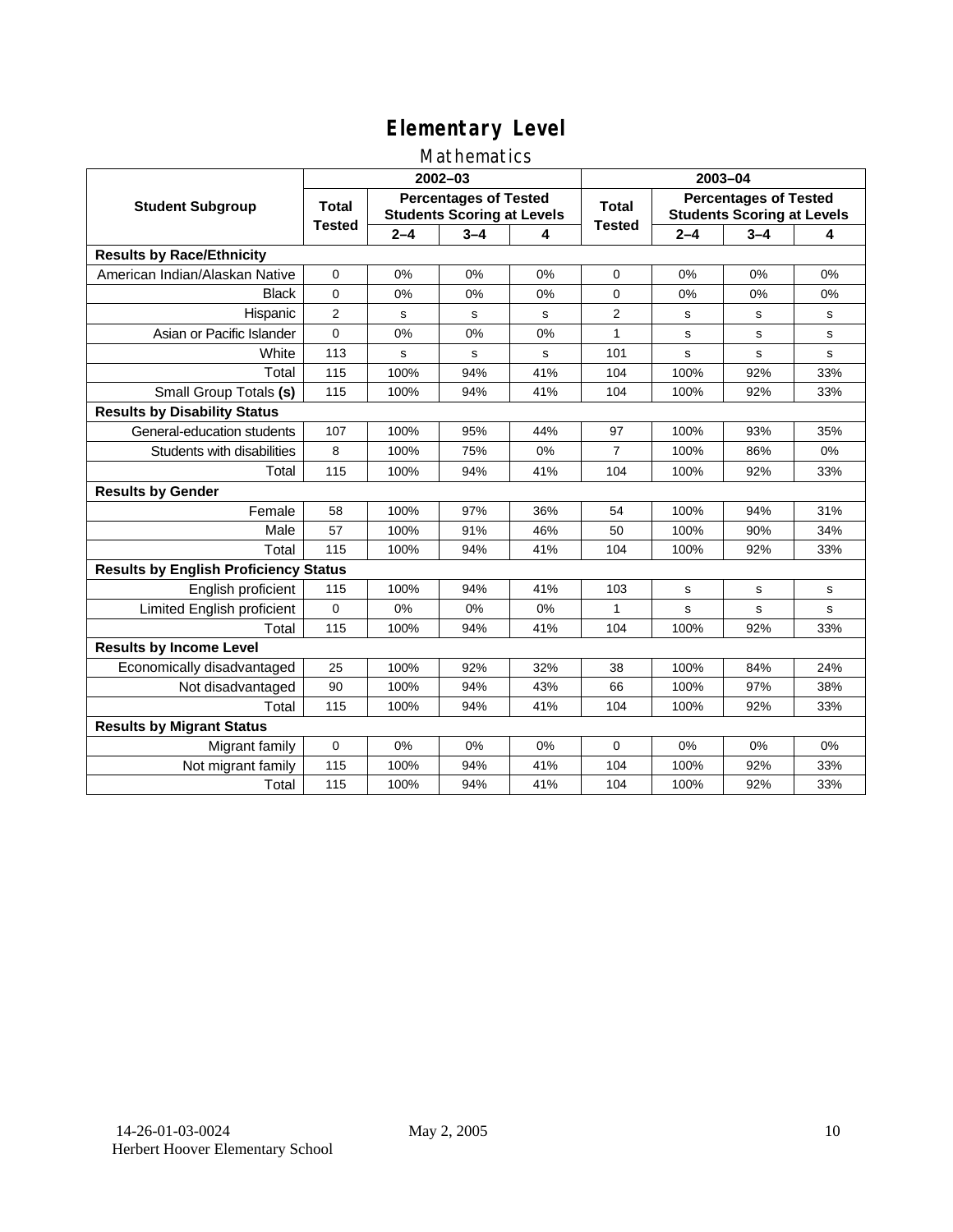#### Science\*

|                                              | 2003-04                |                                                                   |         |     |  |  |  |
|----------------------------------------------|------------------------|-------------------------------------------------------------------|---------|-----|--|--|--|
| <b>Student Subgroup</b>                      | <b>Total</b><br>Tested | <b>Percentages of Tested</b><br><b>Students Scoring at Levels</b> |         |     |  |  |  |
|                                              |                        | $2 - 4$                                                           | $3 - 4$ | 4   |  |  |  |
| <b>Results by Race/Ethnicity</b>             |                        |                                                                   |         |     |  |  |  |
| American Indian/Alaskan Native               | $\Omega$               | 0%                                                                | 0%      | 0%  |  |  |  |
| Black                                        | 0                      | 0%                                                                | 0%      | 0%  |  |  |  |
| Hispanic                                     | $\overline{2}$         | s                                                                 | s       | s   |  |  |  |
| Asian or Pacific Islander                    | 1                      | s                                                                 | s       | S   |  |  |  |
| White                                        | 99                     | s                                                                 | s       | s   |  |  |  |
| Total                                        | 102                    | 100%                                                              | 98%     | 50% |  |  |  |
| Small Group Totals (s)                       | 102                    | 100%                                                              | 98%     | 50% |  |  |  |
| <b>Results by Disability Status</b>          |                        |                                                                   |         |     |  |  |  |
| General-education students                   | 96                     | 100%                                                              | 98%     | 51% |  |  |  |
| Students with disabilities                   | 6                      | 100%                                                              | 100%    | 33% |  |  |  |
| Total                                        | 102                    | 100%                                                              | 98%     | 50% |  |  |  |
| <b>Results by Gender</b>                     |                        |                                                                   |         |     |  |  |  |
| Female                                       | 54                     | 100%                                                              | 98%     | 54% |  |  |  |
| Male                                         | 48                     | 100%                                                              | 98%     | 46% |  |  |  |
| Total                                        | 102                    | 100%                                                              | 98%     | 50% |  |  |  |
| <b>Results by English Proficiency Status</b> |                        |                                                                   |         |     |  |  |  |
| English proficient                           | 101                    | s                                                                 | s       | s   |  |  |  |
| Limited English proficient                   | 1                      | S                                                                 | s       | s   |  |  |  |
| Total                                        | 102                    | 100%                                                              | 98%     | 50% |  |  |  |
| <b>Results by Income Level</b>               |                        |                                                                   |         |     |  |  |  |
| Economically disadvantaged                   | 36                     | 100%                                                              | 100%    | 25% |  |  |  |
| Not disadvantaged                            | 66                     | 100%                                                              | 97%     | 64% |  |  |  |
| Total                                        | 102                    | 100%                                                              | 98%     | 50% |  |  |  |
| <b>Results by Migrant Status</b>             |                        |                                                                   |         |     |  |  |  |
| Migrant family                               | $\Omega$               | 0%                                                                | 0%      | 0%  |  |  |  |
| Not migrant family                           | 102                    | 100%                                                              | 98%     | 50% |  |  |  |
| Total                                        | 102                    | 100%                                                              | 98%     | 50% |  |  |  |

\*Only one year of data is shown because a new assessment in elementary-level science was administered for the first time in 2003–04.